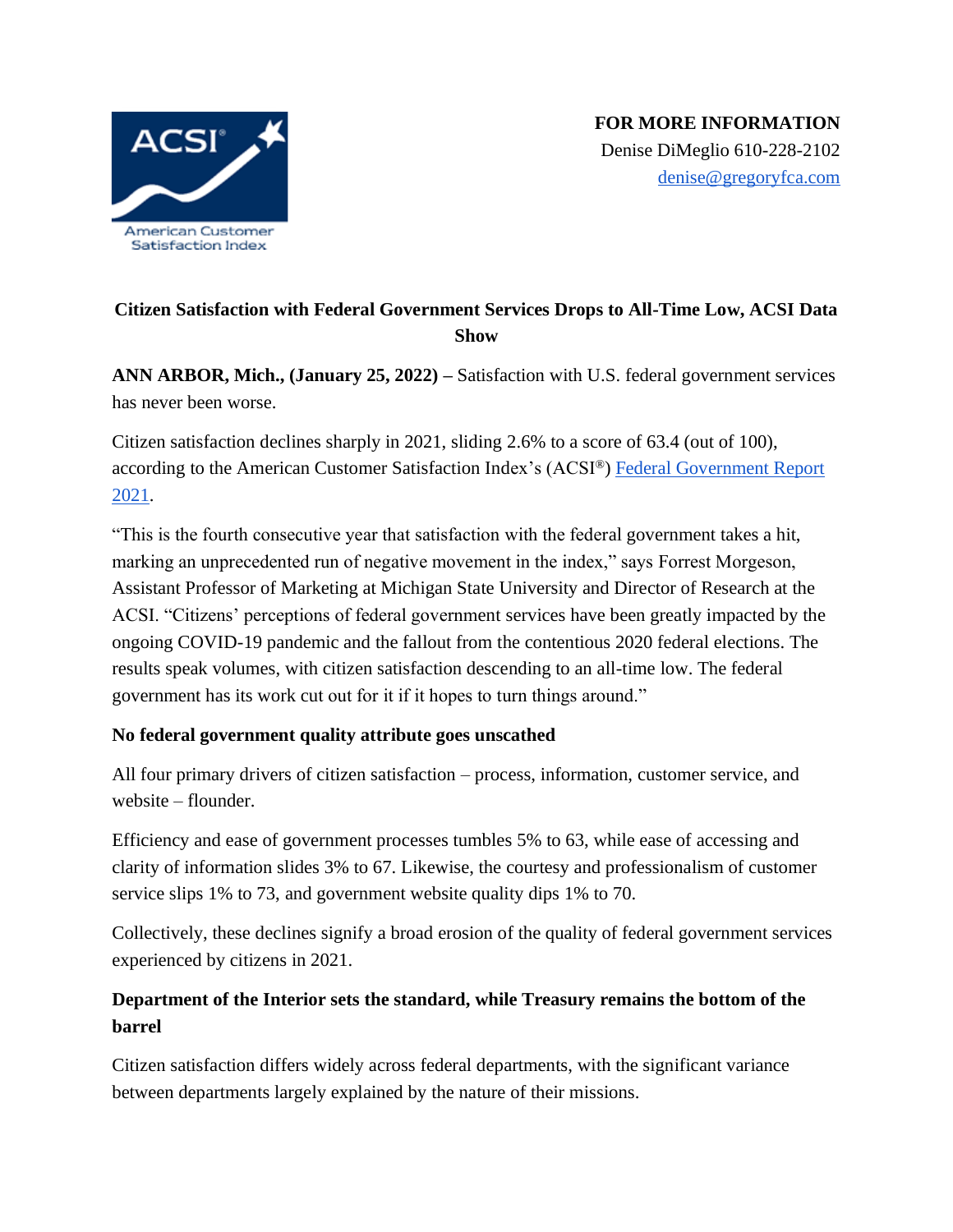This year, the Department of the Interior leads the way in citizen satisfaction with a score of 77. It is the only federal department that exceeds the economy-wide national ACSI average (73.7 as of the third quarter of 2021).

Four other federal departments – including the Department of Health and Human Services (71), the Department of Agriculture (70), the Department of Commerce (70), and the Department of Defense (70) – score in the 70s but fall short of the economy-wide ACSI average.

The remainder all score well below this mark, with perennial laggard the Department of the Treasury (54) – which primarily interacts with citizens through its inherently unpopular tax collection mission – sitting dead last.

#### **Democrats and Republicans suffer satisfaction downturns**

The ACSI federal government study does not measure public approval of specific politicians or political parties. Nonetheless, factors like political party affiliation are likely to influence citizens' perceptions of the government services they receive, per ACSI data.

Looking at year-over-year trends by party affiliation, both Democrats (down 4% to 65) and Republicans (down 2% to 64) see declines in citizen satisfaction in 2021. The relatively small group of "Other Party" supporters also experiences much lower satisfaction, plummeting 13% to an ACSI score of 54.

Only Independents who indicate no political party affiliation show a small increase in 2021, up 2% to 63.

Nevertheless, the broad decline in citizen satisfaction across all respondents who indicate a political affiliation – including Democrats, Republicans, and Other Party supporters – reinforces the existence of a widespread erosion in the perceived quality of government output across citizens.

The ACSI Federal Government Report 2021 is based on interviews with 2,387 users, chosen at random and contacted via email throughout the year. Download the <u>full report</u>, and follow the ACSI on [LinkedIn](https://www.linkedin.com/company/american-customer-satisfaction-index-acsi-/) and Twitter at [@theACSI.](https://www.twitter.com/theacsi)

*No advertising or other promotional use can be made of the data and information in this release without the express prior written consent of ACSI LLC.*